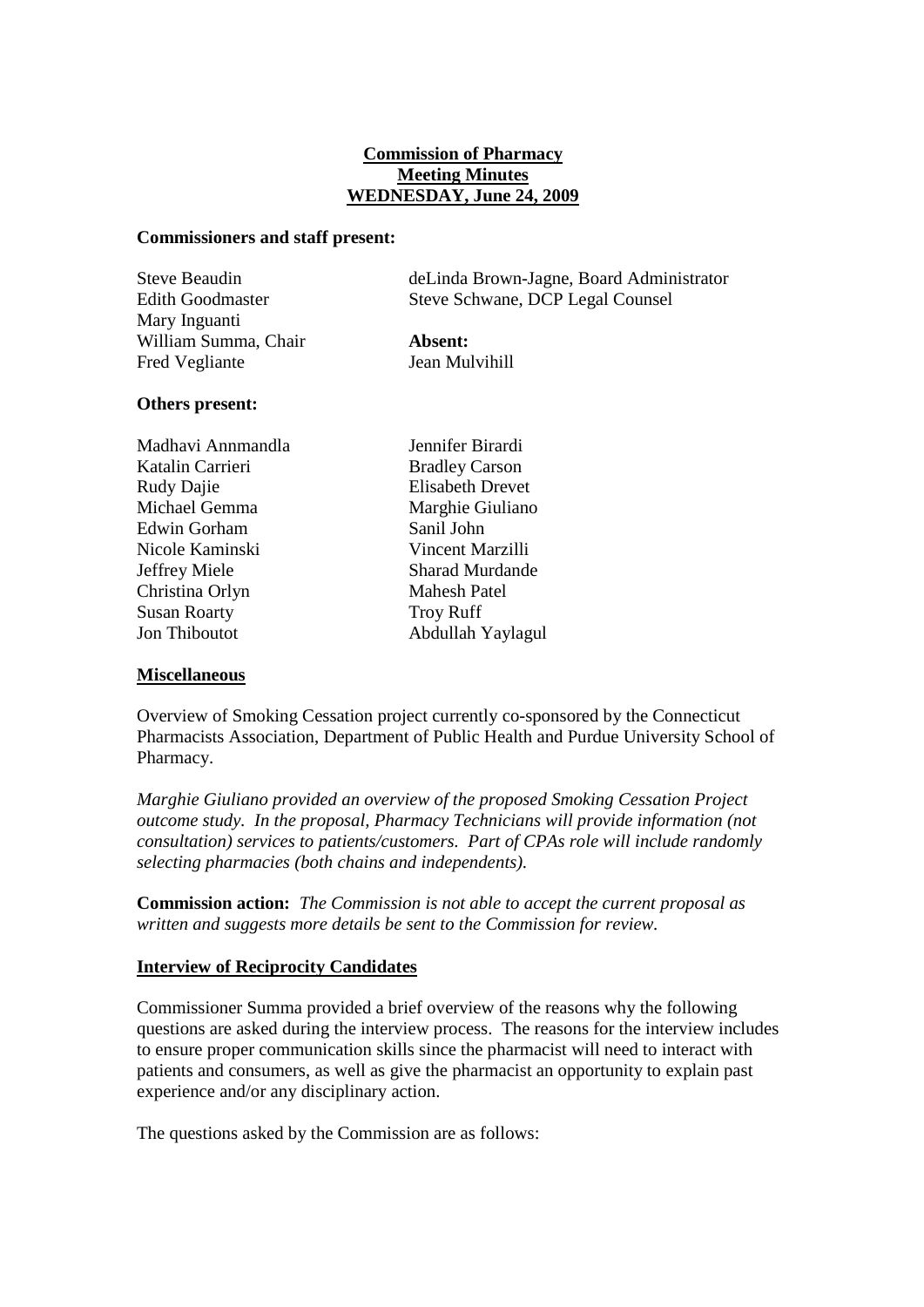- 1. Have you ever been before a Board for anything other than routine matters?
- 2. Have you ever had a problem with alcohol or drugs?
- 3. Why are you interested in being licensed in Connecticut?
- 4. What are Connecticut's continuing education requirements?
- 5. What are the Pharmacist/Pharmacy Technician ratios?

| <b>Elisabeth Drevet</b><br>Boston, MA   |         | <b>From Massachusetts</b>                 |
|-----------------------------------------|---------|-------------------------------------------|
| <b>Edwin Gorham</b><br>Cranston, RI     |         | From Rhode Island                         |
| Sanil John<br>Northampton, MA           |         | From Vermont                              |
| Vincent Marzilli<br>Narragansett, RI    |         | From Rhode Island<br>*Pending MPJE Result |
| Debbie Nolan<br>Brooklyn, NY            |         | From New York<br>*Pending MPJE Result     |
| <b>Sharad Murdande</b><br>Waterford, CT |         | From Rhode Island                         |
|                                         | * * * * |                                           |
| <b>Richard Flores</b><br>Milford, CT    |         | <b>From Texas</b>                         |
| Meredith Wills Harper<br>Longmeadow, MA |         | <b>From Massachusetts</b>                 |
| Ashwani Sharma<br>Lincoln, ME           |         | <b>From Maine</b>                         |
| Gregory Winglosky<br>Mt. Pleasant, SC   |         | <b>From New York</b>                      |

**Commission action**: A motion was made by Commissioner Vegliante, seconded by Commissioner Beaudin and a vote of 5-0 was passed approving the above applicants for licensure by reciprocity.

#### **First Time Managers**

Commissioner Summa summarized the responsibilities of those appearing as first-time pharmacy managers and the reason for their appearance before the Commission. (A handout which has answers to questions first-time managers may have is being sent via email directly to the pharmacists who appear today.) Commissioner Summa also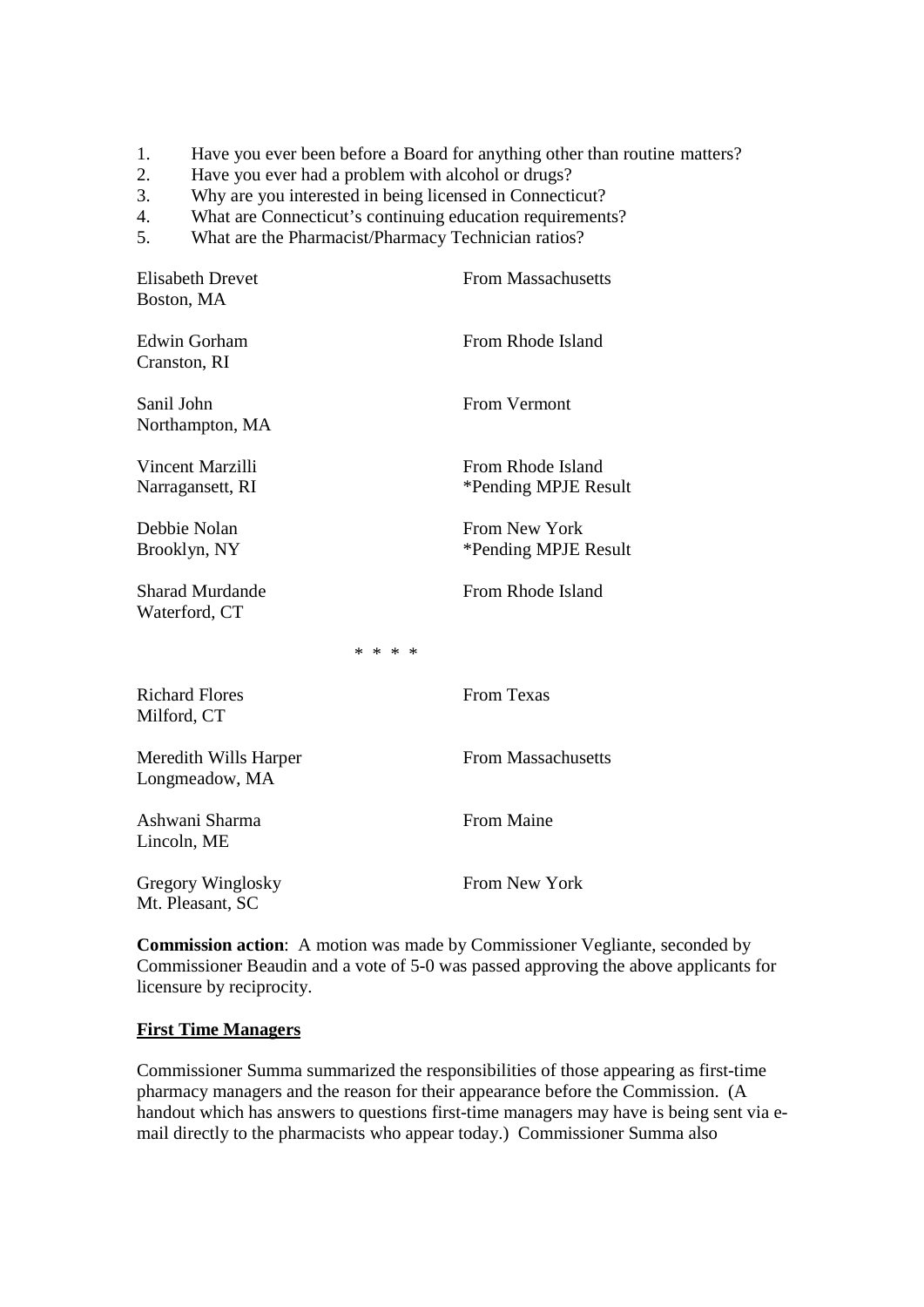emphasized the importance of the pharmacy manager's role as opposed to the front-store manager (in many retail settings).

Commissioner Inguanti also provided a brief overview of reporting errors and the MedWatch program. (A link to the web site is being sent to managers via e-mail as well.)

Madhavi Anumandla Walgreens #9821 PCT.11031 New Canaan

PCT.10871 Westport

PCT.10500 Naugatuck

PCT.10980 Torrington

PCT.10699 Danbury, CT

PCT.7491 Southington

PCT.6827 Fairfield

Jennifer Birardi CVS/Pharmacy #623

Katalin Carrieri Rite Aid #1375

Nicole Kaminsky CVS/Pharmacy #1097

Jeffrey Miele Stop and Shop #659 PCT.10426 Danbury, CT

Mahesh Patel CVS/Pharmacy #798

Susan Roarty Target Pharmacy #2434

Mark Yerushlaimi CVS/Pharmacy #3373

# **Application for Pharmacy Internship**

Michael Egégé Stamford, Ct

Aneta Kantcheva Bronx, NY

The above applicants were accepted for internships as foreign pharmacy graduates.

#### **New Pharmacy Applications**

Target Store T-2433 Katherine Andorfer 195 River Road Lisbon, CT 06351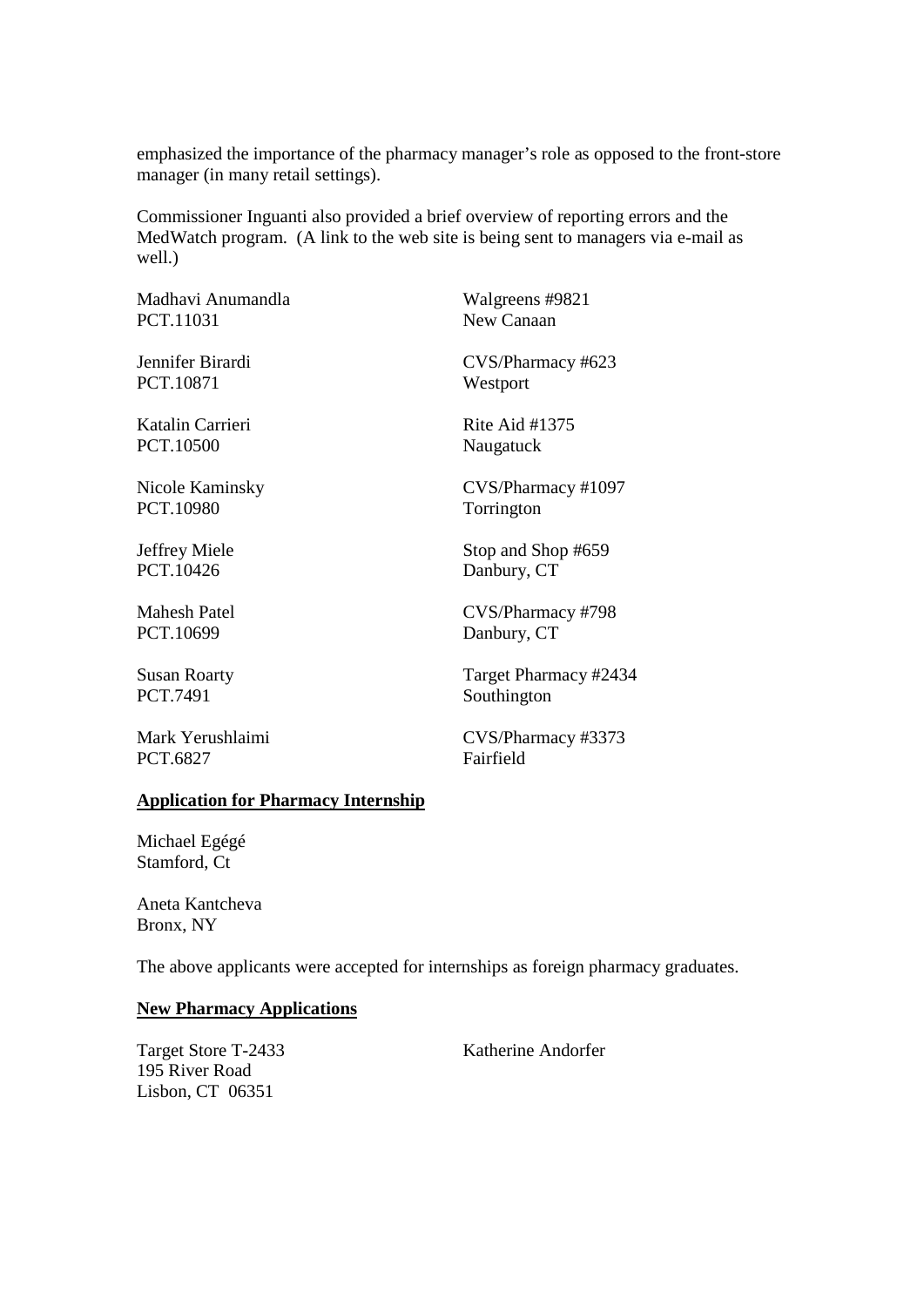Walgreens #12120 157 Main Street East Haven, Ct 06512

**Commission action**: A motion was made by Commissioner Goodmaster, seconded by Commissioner Inguanti and a vote of 5-0 was passed approving the above new pharmacy applications.

#### **Pharmacy Remodel**

| *Wal-Mart 10-3548<br>910 Wolcott Street | PCY.1813 |
|-----------------------------------------|----------|
| Waterbury, CT 06705                     |          |
| *Wal-Mart 10-2331                       | PCY.1581 |
| 155 Waterford Parkway No.               |          |
| Waterford, CT 06385                     |          |

Pharmacy representatives were not prepared for presentation to the Commission

# **Pharmacy Relocations**

None

# **Legal Matters**

**DN 09-431** This pharmacy, Walgreens #4490, breached patient confidentiality by giving a prescription to the wrong person. *The approved agreement provides for a \$500 civil penalty to the pharmacy.*

**DN 09-577** This pharmacist, Nicole Guarrasi (PCT.10598), committed a prescription error that also resulted in a breach of patient confidentiality. The investigation determined that this was a case in which the pharmacist was at fault for the breach of confidentiality. *The approved agreement is for a \$500 civil penalty and completion of the continuing education course.*

**DN 09-568** This pharmacist, Cynthia Cruser, applied for licensure by reciprocity. On her application, she failed to disclose the formal disciplinary action taken against her Rhode Island pharmacist license. She answered "no" on the question asking about past disciplinary actions. This pharmacist had two past cases in Rhode Island. In the first case, she received a Letter of Reprimand for a prescription error. In the second, she was placed on probation for one year and was required to take an ethics and law course for dispensing drugs without a prescription.

The Department and Commissioner Beaudin met with the applicant. She stated that she completed the application form quickly and was uncertain how to include the information concerning her disciplinary history. After reviewing this matter, the Department and Commissioner Beaudin believe that the equivalent of a suspension and a financial penalty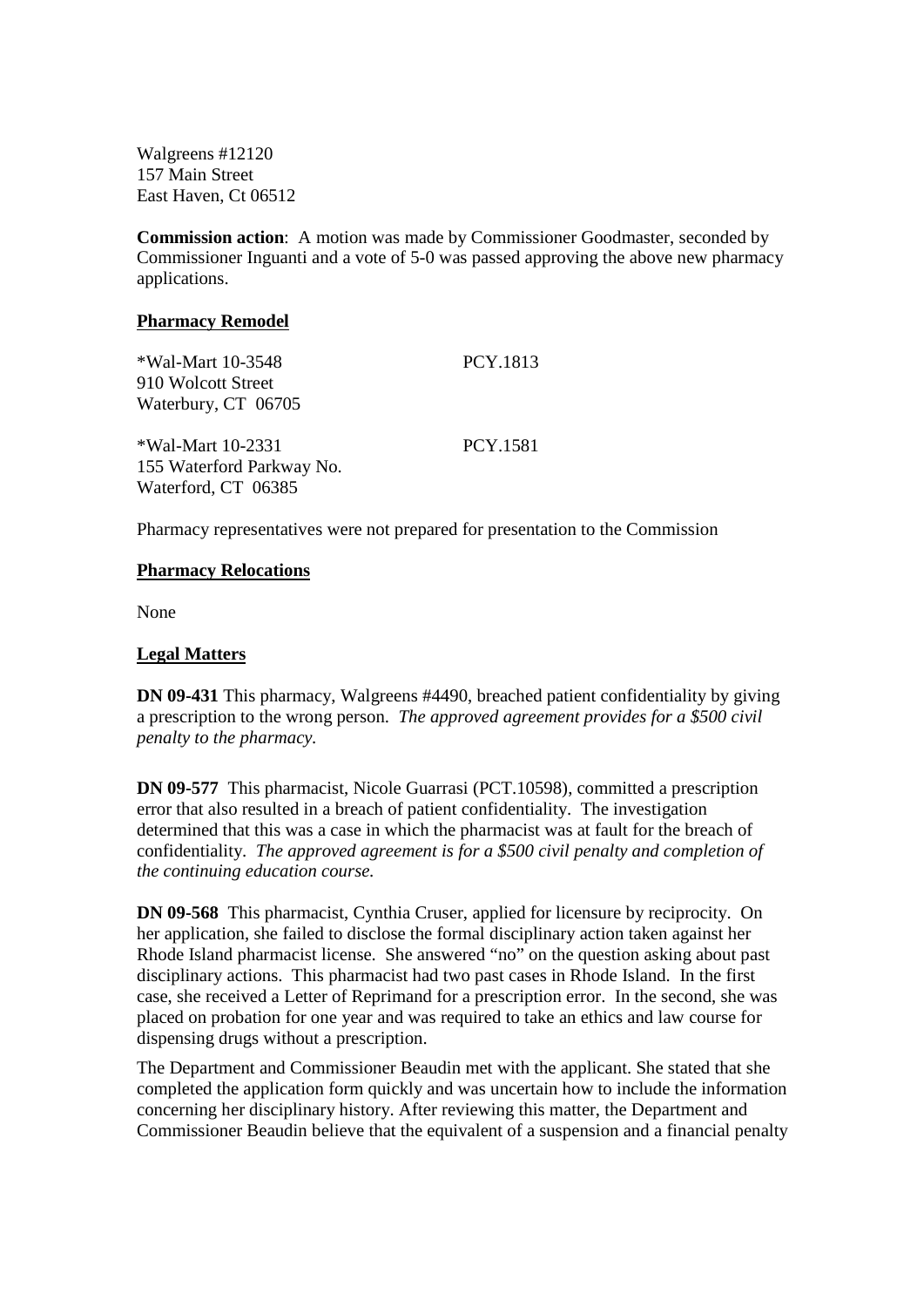are appropriate. *The approved agreement delays the issuance of the Connecticut license for six months and imposes a \$1,000 civil penalty.*

**DN 09-606** This matter involved a pharmacist, Milton Lurie (PCT.3149), who allegedly dispensed Schedule III and IV controlled substances to himself without obtaining authorization from a practitioner. Commissioner Inguanti and the department met with the pharmacist and his attorney.

The pharmacist had been prescribed these drugs in the past, and he claimed he had authorizations for the prescriptions in question, but acknowledges he did not make hardcopies of all the prescriptions. The doctors' records did not document all the prescriptions dispensed by the pharmacist.

*The approved agreement is for a two-week suspension, and a one year probation. The Licensee also agrees never to dispense prescriptions prescribed for himself or his family. This penalty is consistent with other similar cases.* 

# **Request for CE Waivers, etc.**

None

# **Miscellaneous**

Drug Control Agent, Michelle Sylvestre, presented the discrepancies in prescriptions "on hold" in Connecticut pharmacies. *Drug Control and Legal services to follow along with informal committee consisting of Commissioners Veglianti, Beaudin, and Inguanti.*

Surburban Pharmacy Long Term Care, Inc (PCY.2051) is appearing before the Commission of Pharmacy to petition for additional pharmacy technician(s)/increased ratio due to being a long-term care pharmacy. *Commission asked for request to be submitted in writing for consideration.*

OmniCare of Connecticut will presented and overview of their dispensing robot, ALV (Automated Label Verification). *The Commission must speak with DCP Legal Division regarding Connecticut laws regarding final checks by pharmacists.*

Review of anonymous e-mail sent to Drug Control Agent regarding concerns about the size of pharmacies being remodeled at Wal-Mart (including patient safety, possible OSHA and DPH issues). *Commission to suggest Drug Control Director to have an Agent assess the situation.*

#### **Approval of Minutes**

Approval of April and May meeting minutes

**Commission action:** A motion was made by Commissioner Goodmaster, seconded by Commissioner Inguanti and a vote of 5-0 was passed approving the above minutes.